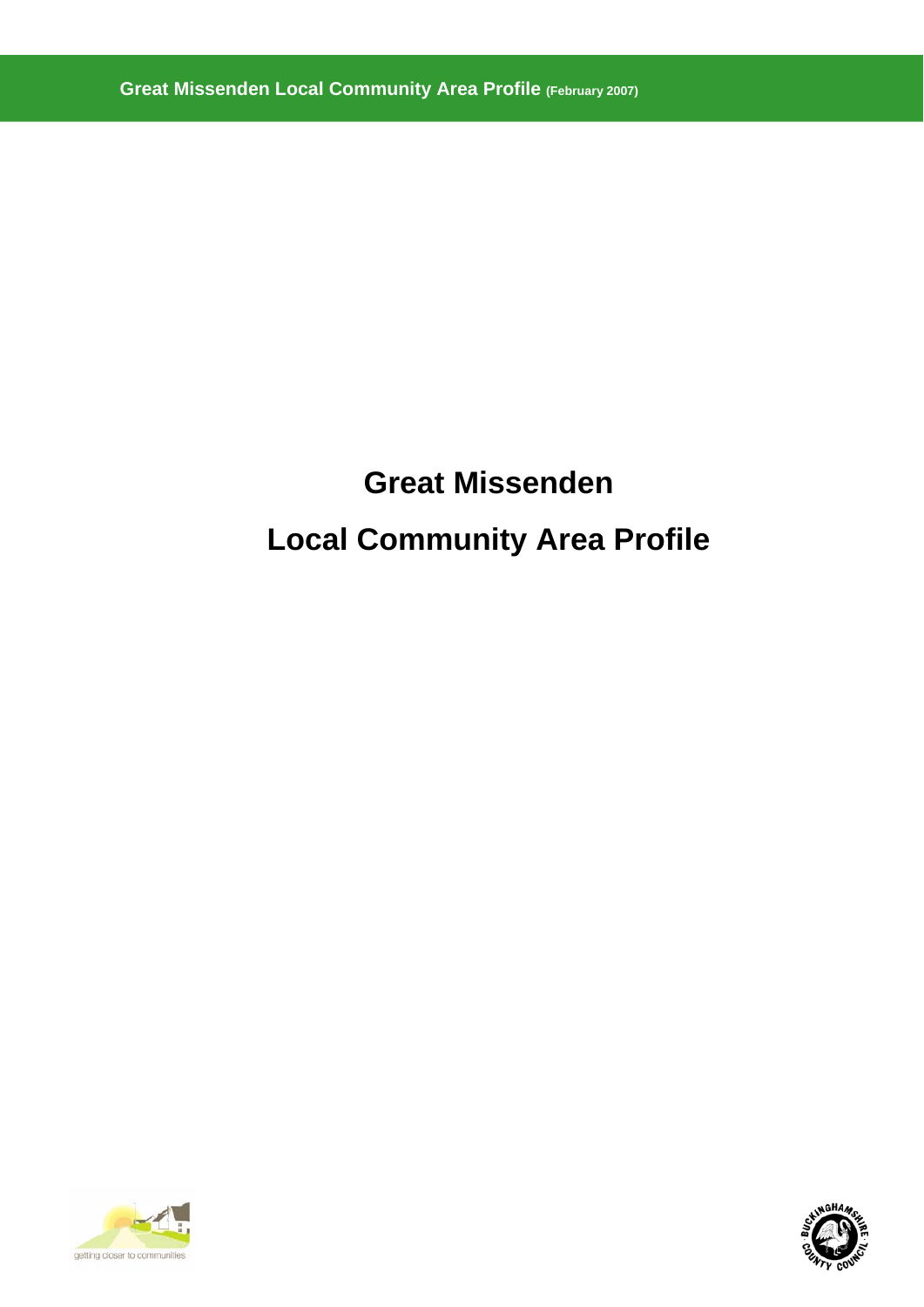# **Content**

| Introduction                                    | Page 1 |
|-------------------------------------------------|--------|
| Map                                             | Page 2 |
| <b>Local Government Geography</b>               | Page 3 |
| <b>Population and Household Characteristics</b> | Page 4 |



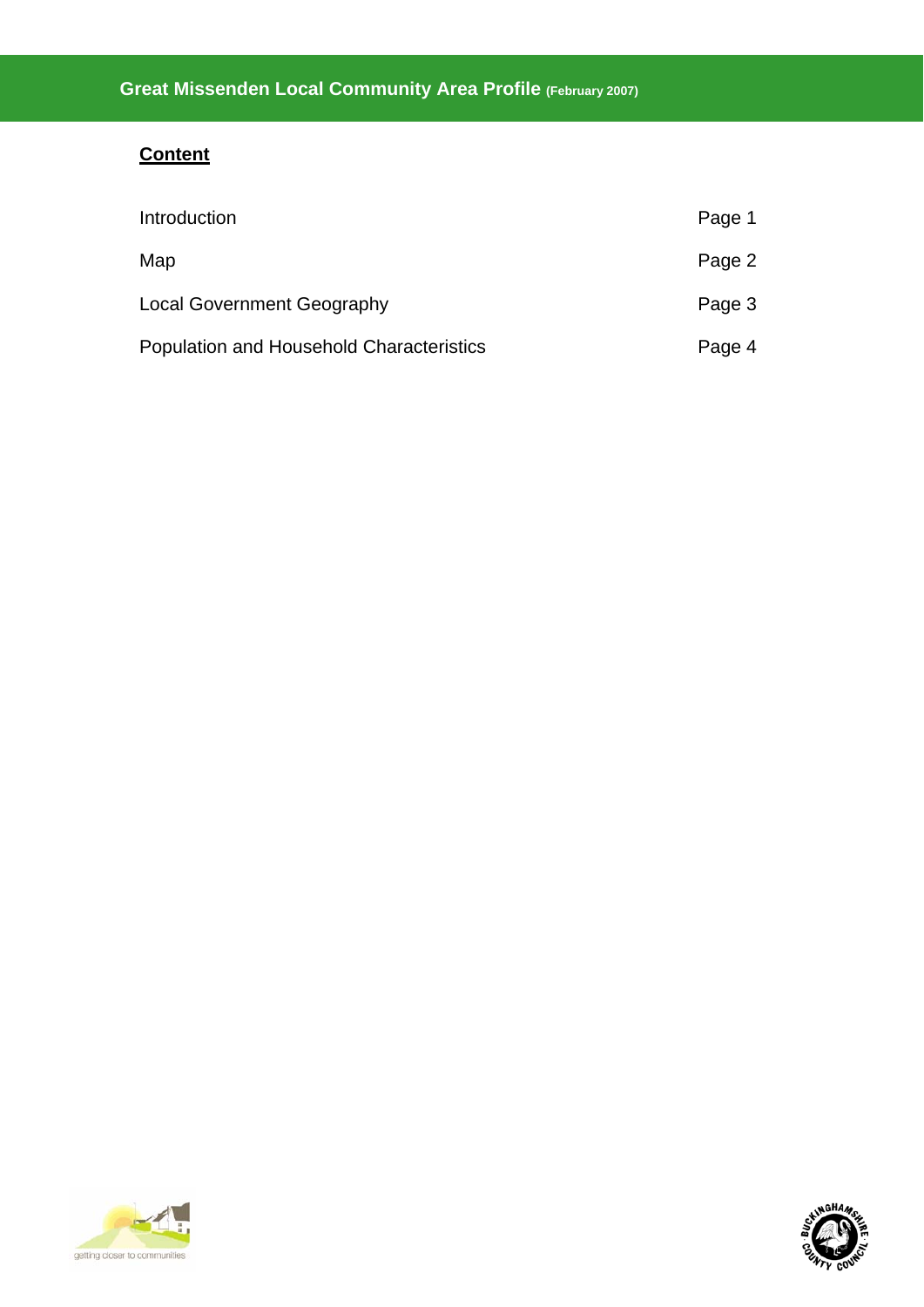#### **Introduction**

This Local Community Area Profile is the first of a set of evolving documents that provides customer intelligence information about the people living in Buckinghamshire. By gaining a better understanding of the residents living in our communities, public sector services can be delivered in more effective ways. This ethos forms the backbone of our corporate needs assessment project covering 19 Local Community Areas of which the Profiles are the first stage.

The Profile includes a map depicting the Local Community Area as well as a list of the local government administrative building blocks covering the area.

Customer intelligence information, comprising nearly 200 different population and household indicators, is shown as bullet point commentary and illustrated with charts. The information for the Local Community Area is placed in the context of Buckinghamshire to get a better feel for the area. The Profile should be read alongside the accompanying full set of data and charts presented in the Excel file 'Great Missenden.xls'.

Much of the information relates to the 2001 census but also includes 2004 Indices of Multiple Deprivation data and 2006 based income, employment, acorn<sup>1</sup> and schools related data. Definitions of the information used in the Profile can be found in the accompanying document 'Sources Definitions of Data.xls'.

The Profile has been written by the Chief Executive's Policy Team. Further detail about the corporate needs assessment project can be obtained from research@buckscc.gov.uk.

 $\overline{a}$ <sup>1</sup> Acorn stands for A Classification of Residential Neighbourhoods. Acorn has been developed by CACI and is a market segmentation system combining geography with demographics, consumer behaviour, social factors and lifestyle information to create 5 categories, 17 groups and 56 types.



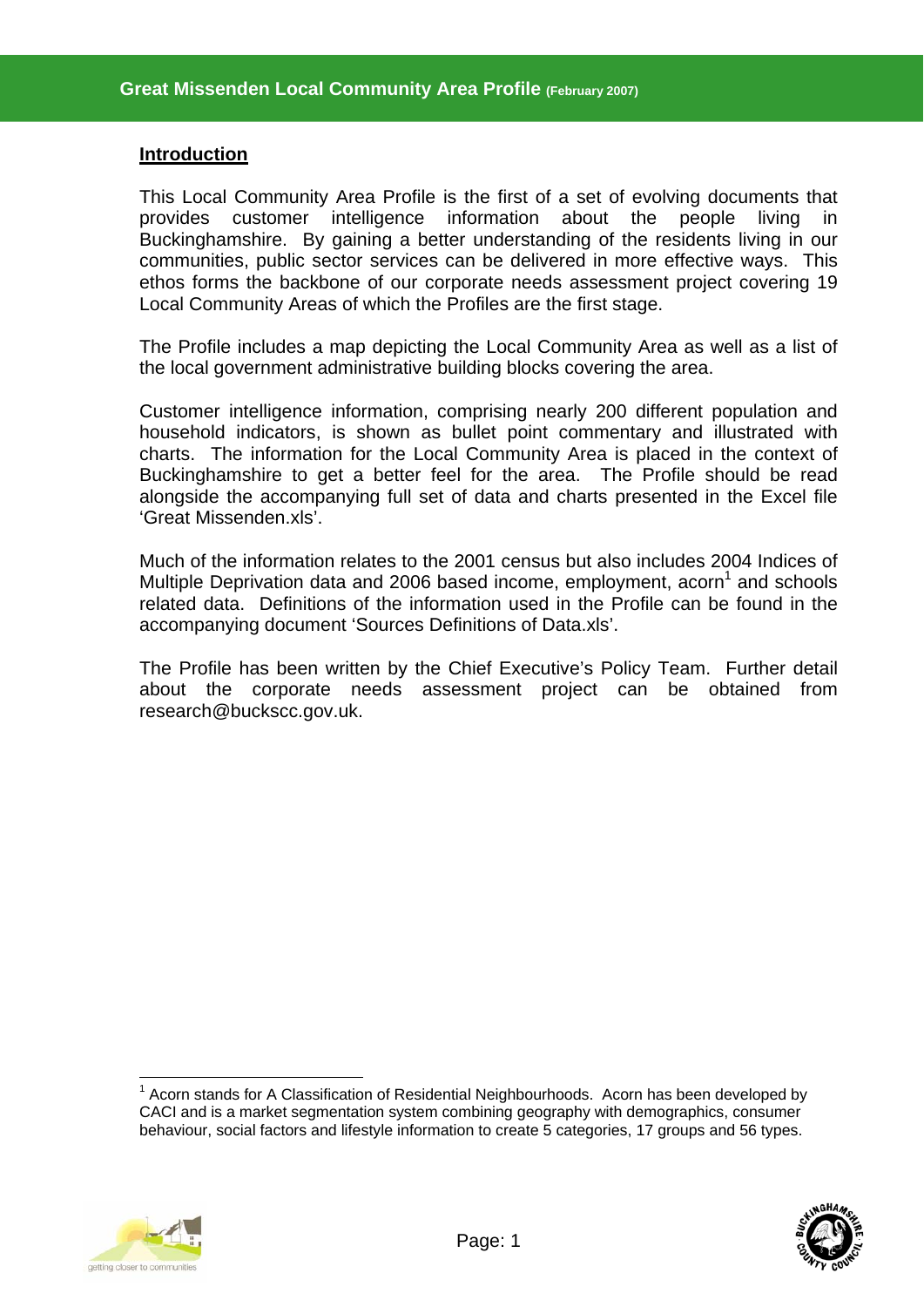# **Ordnance Survey Map of the Local Community Area**





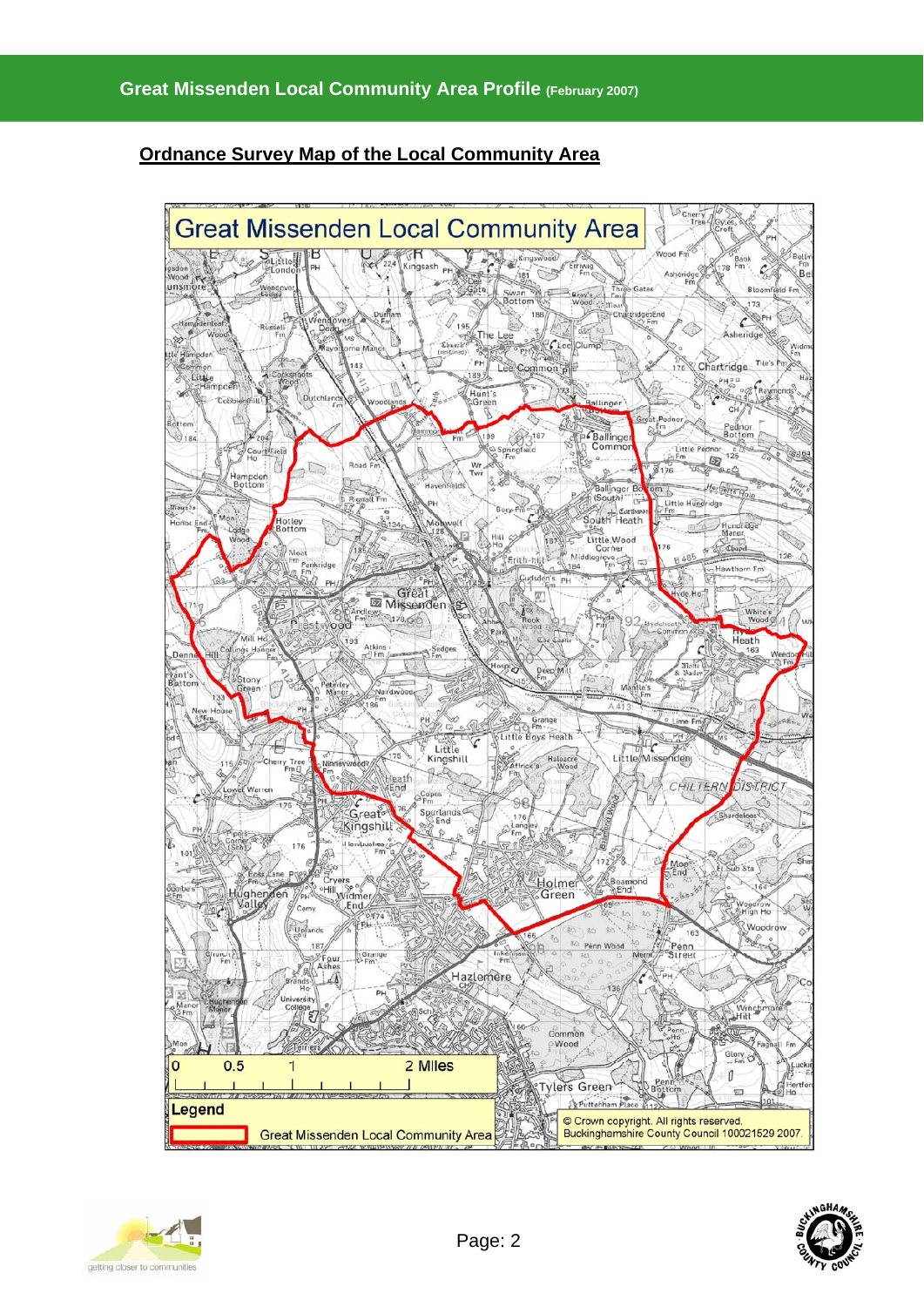## **Local Government Geography**

This section looks at the local government administrative building blocks comprising the Local Community Area. Please note that some electoral divisions, wards and parishes may straddle more than one Local Community Area. Where this occurs the Local Communities affected are listed in brackets.

Electoral Divisions (ED): Chiltern Ridges ED (Chesham and Great Missenden) Great Missenden ED Penn, Coleshill and Holmer Green ED (Amersham and Great Missenden)

Civil Parishes (CP): Great Missenden CP Little Missenden CP

Wards: Great Missenden Ward Holmer Green Ward Little Missenden Ward Prestwood and Heath End Ward



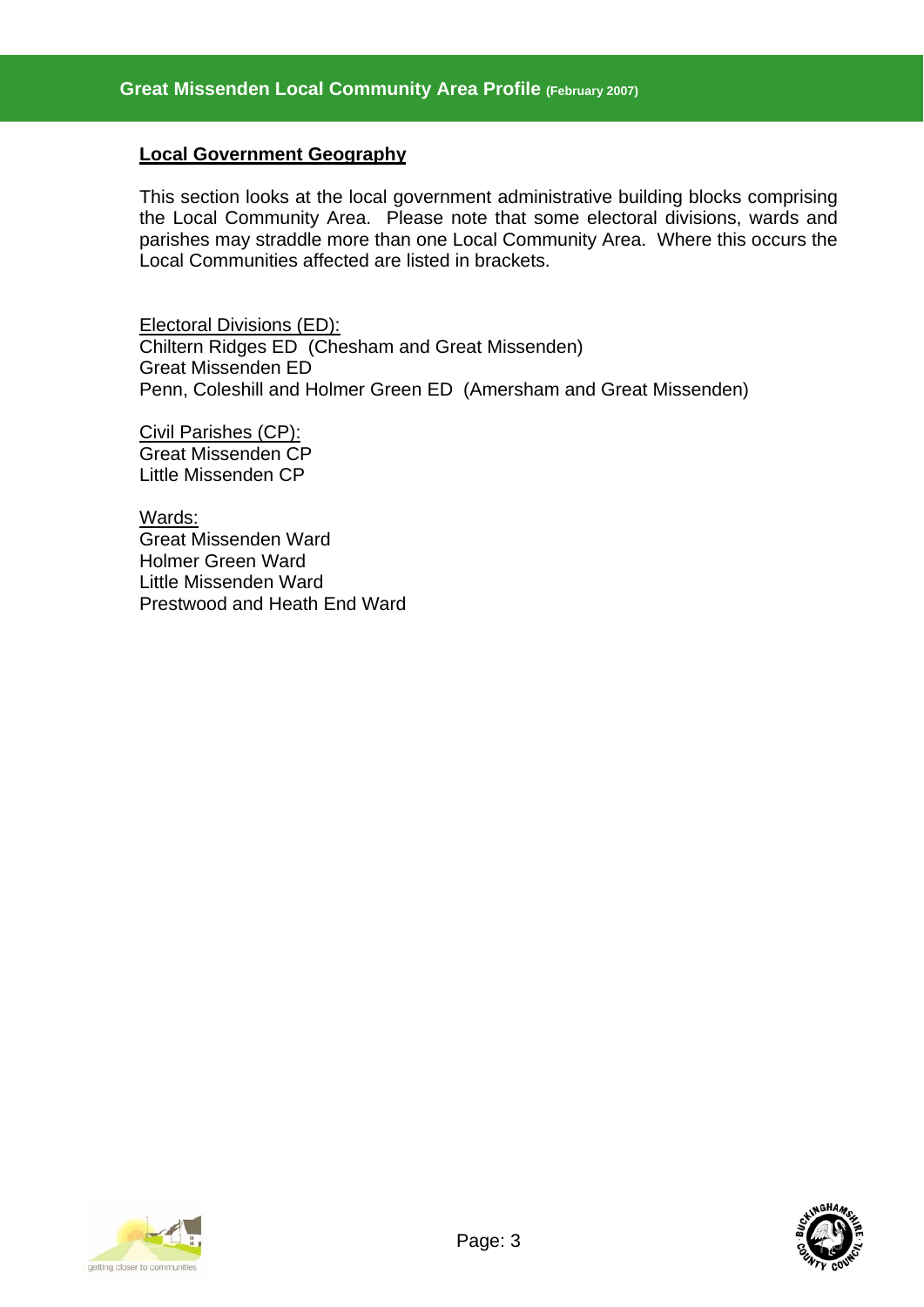## **Population and Household Characteristics**

16,500 people live in this Local Community Area in 6,400 households. The size of Great Missenden is smaller than the average Local Community Area which is 25,200. The population in each Local Community Area varies from 7,900 to 69,300.

The age profile of Great Missenden is older than average and is more rural than average. 70% of the population lives in rural areas compared to the average of 35%.



Great Missenden's population has a slightly greater proportion of people from the white ethnic group (98%) and those holding Christian religious beliefs (77%).

The health of Great Missenden's population is slightly better than average with 88% of people reporting no long-term limiting illness.



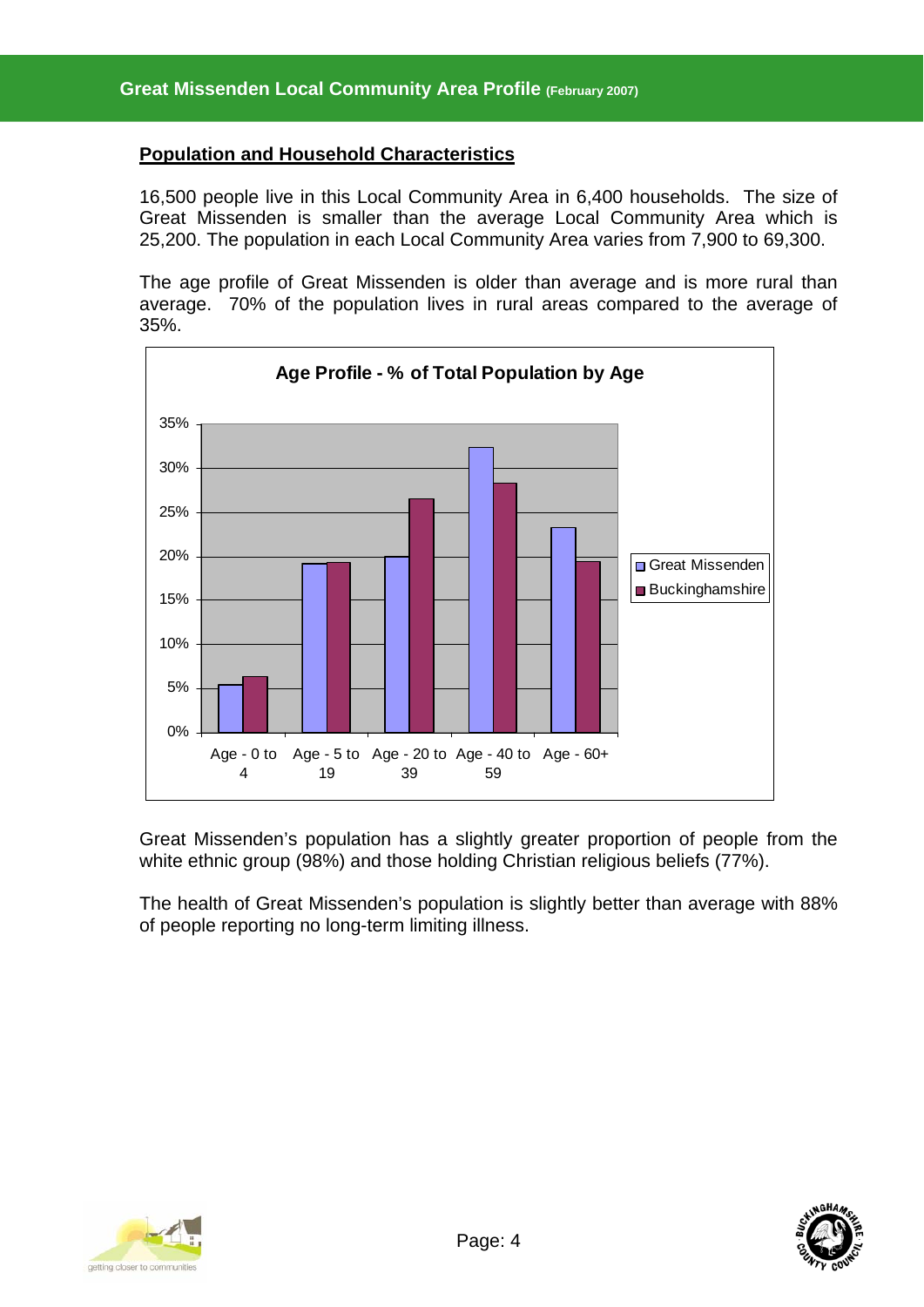The educational profile of Great Missenden is high with 29% of its population qualified to degree level, above the average of the 26%. The proportion of pupils achieving 5 or more A\*-C grade GCSEs is high, 76% compared to the average of 69%.



Unemployment is low accounting for 2% of the population and half its population is employed in the Higher and Lower Managerial & Professional Occupations. Great Missenden has above average proportions of population in these occupational groups.





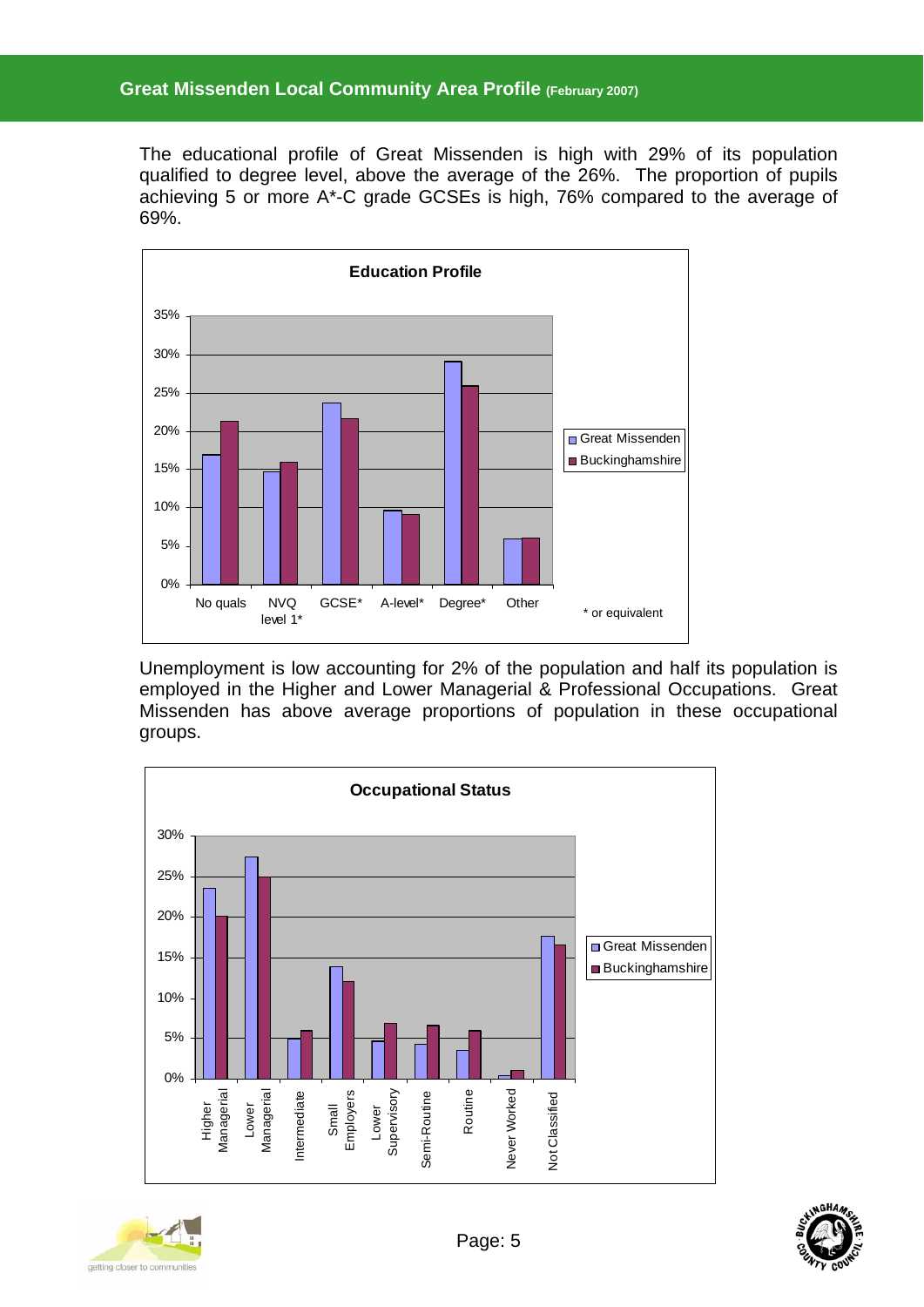Great Missenden's average household income is over £43k which is above the Buckinghamshire average of £41k and sits in the middle to upper end of the range by Local Community Area, £37k to £46k. Great Missenden has above average proportions of households in the upper income bands.



Almost half of Great Missenden's households are classified by acorn as 'wealthy executives', well above the Buckinghamshire average of 29%. 'Secure families' is the next largest acorn group accounting for 16% of households.





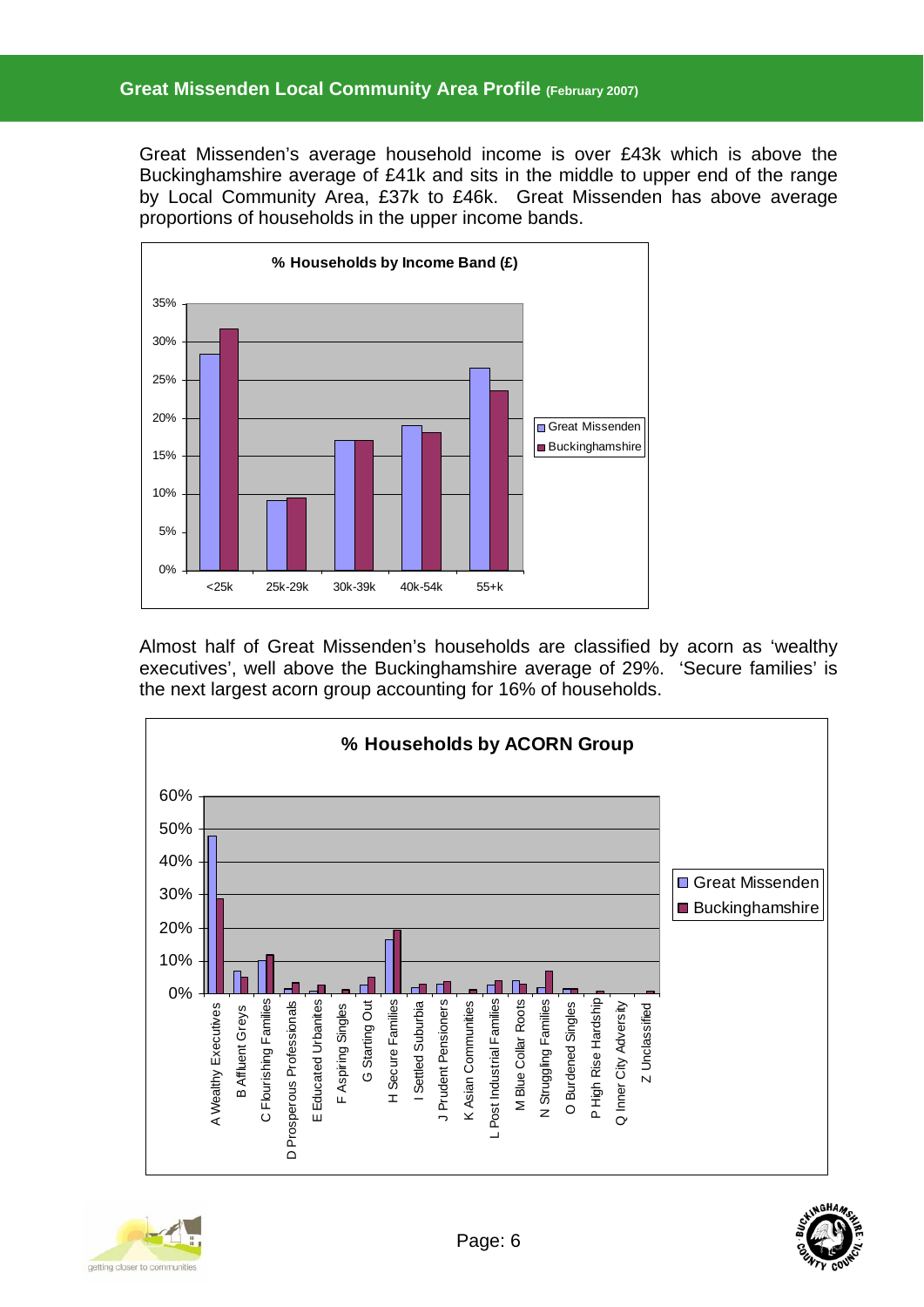# **Great Missenden Local Community Area Profile (February 2007)**

The car ownership levels in Great Missenden are above average with 90% of households owning 1 or more cars, compared to the average of 87%. The majority of people travel to work by car although a larger than average proportion also travel by train.



Great Missenden's household composition is similar to the Buckinghamshire average with over 60% of all households occupied by couples, split in half by those with and those without dependent children. Great Missenden has below average proportions of single person households, in fact it has the smallest proportion of all the Local Community Areas. Great Missenden has a slightly greater proportion of pensioner households than average, 26% compared to 22%.